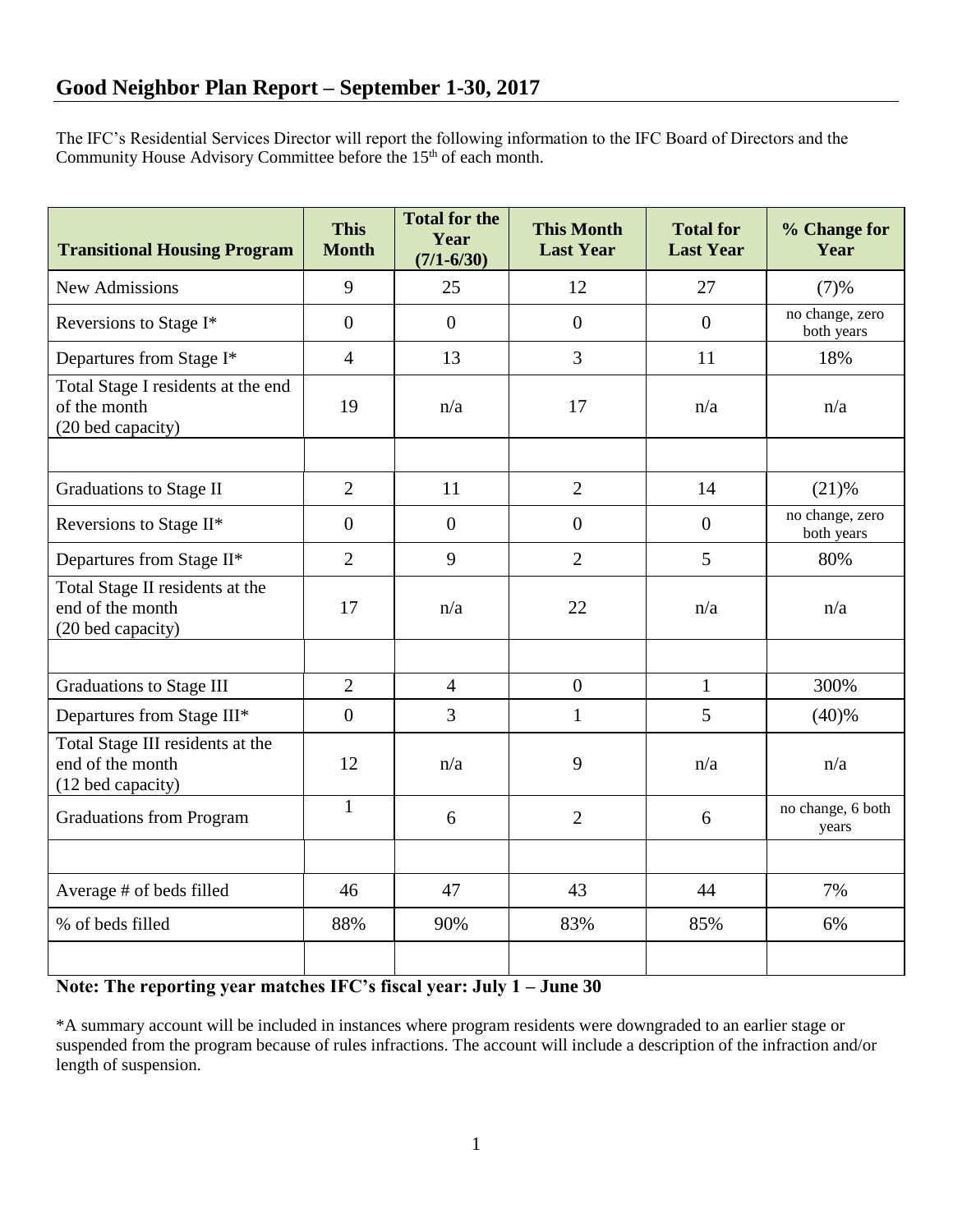## **Good Neighbor Plan Report – September 1-30, 2017**

| <b>Emergency Shelter -</b><br>open due to general conditions                                  | <b>This</b><br><b>Month</b> | <b>Total for</b><br>the Year | <b>This</b><br><b>Month</b><br><b>Last Year</b> | <b>Total for</b><br>Last<br>Year | % Change<br>for Year          |  |  |  |  |
|-----------------------------------------------------------------------------------------------|-----------------------------|------------------------------|-------------------------------------------------|----------------------------------|-------------------------------|--|--|--|--|
| # of nights shelter open                                                                      | $\overline{0}$              | $\overline{0}$               | $\overline{0}$                                  | $\overline{0}$                   | no change, zero<br>both years |  |  |  |  |
| Average # of overnight guests                                                                 | $\overline{0}$              | $\mathbf{0}$                 | $\overline{0}$                                  | $\theta$                         | no change,<br>zero both years |  |  |  |  |
| total # of guests, duplicated                                                                 | $\theta$                    | $\mathbf{0}$                 | $\overline{0}$                                  | $\theta$                         | no change,<br>zero both years |  |  |  |  |
| total # of guests, new this fiscal year                                                       | $\overline{0}$              | $\overline{0}$               | $\overline{0}$                                  | $\overline{0}$                   | no change,<br>zero both years |  |  |  |  |
| # of nights # of guests > $17*$                                                               | $\overline{0}$              | $\boldsymbol{0}$             | $\boldsymbol{0}$                                | $\boldsymbol{0}$                 | no change, zero<br>both years |  |  |  |  |
| <b>Emergency Shelter – open due to individual needs</b>                                       |                             |                              |                                                 |                                  |                               |  |  |  |  |
| # of on-premises admissions<br>resulting from police or emergency<br>services request*        | $\overline{0}$              | $\overline{0}$               | $\overline{0}$                                  | $\theta$                         | no change,<br>zero both years |  |  |  |  |
| <b>Safety and Security</b>                                                                    |                             |                              |                                                 |                                  |                               |  |  |  |  |
| # of guests admitted with current,<br>government-issued photo ID                              | $\overline{0}$              | $\overline{0}$               | $\overline{0}$                                  | $\overline{0}$                   | no change, zero<br>both years |  |  |  |  |
| # of guests admitted with other ID                                                            | $\overline{0}$              | $\overline{0}$               | $\overline{0}$                                  | $\overline{0}$                   | no change, zero<br>both years |  |  |  |  |
| # of guests admitted without $ID^*$                                                           | $\overline{0}$              | $\overline{0}$               | $\overline{0}$                                  | $\overline{0}$                   | no change, zero<br>both years |  |  |  |  |
| # of scheduled visitors<br>(i.e. service providers, meetings)                                 | 20                          | 51                           | 57                                              | 124                              | (58)%                         |  |  |  |  |
| # of walk-up visitors seeking shelter                                                         | $\overline{0}$              | $\overline{2}$               | $\overline{2}$                                  | 3                                | (33)%                         |  |  |  |  |
| # of other walk-up visitors<br>(i.e. donations, public tours)                                 | 15                          | 27                           | 5                                               | 18                               | 50%                           |  |  |  |  |
| # of times a resident or guest left<br>Community House after curfew<br>without authorization* | $\overline{0}$              | $\mathbf{1}$                 | $\boldsymbol{0}$                                | $\mathbf{1}$                     | No change, 1<br>both years    |  |  |  |  |
| # of times when staff instructed<br>someone to leave the premises*                            | $\overline{4}$              | 24                           | 6                                               | 13                               | 85%                           |  |  |  |  |
| # of times when 911 and/or police are<br>called to premises for non-medical<br>reasons*       | $\overline{0}$              | 1                            | $\overline{0}$                                  | $\mathbf{1}$                     | No change, 1<br>both years    |  |  |  |  |
| # of times a resident or guest charged<br>with a crime that occurred on<br>premises*          | $\overline{0}$              | $\mathbf{0}$                 | $\overline{0}$                                  | $\overline{0}$                   | no change, zero<br>both years |  |  |  |  |
| # of guests who were found to be a<br>sex offenders staying on premises*                      | $\boldsymbol{0}$            | $\boldsymbol{0}$             | $\boldsymbol{0}$                                | $\overline{0}$                   | no change, zero<br>both years |  |  |  |  |
| * if this occurs, the monthly report will include an explanation as well as a count           |                             |                              |                                                 |                                  |                               |  |  |  |  |